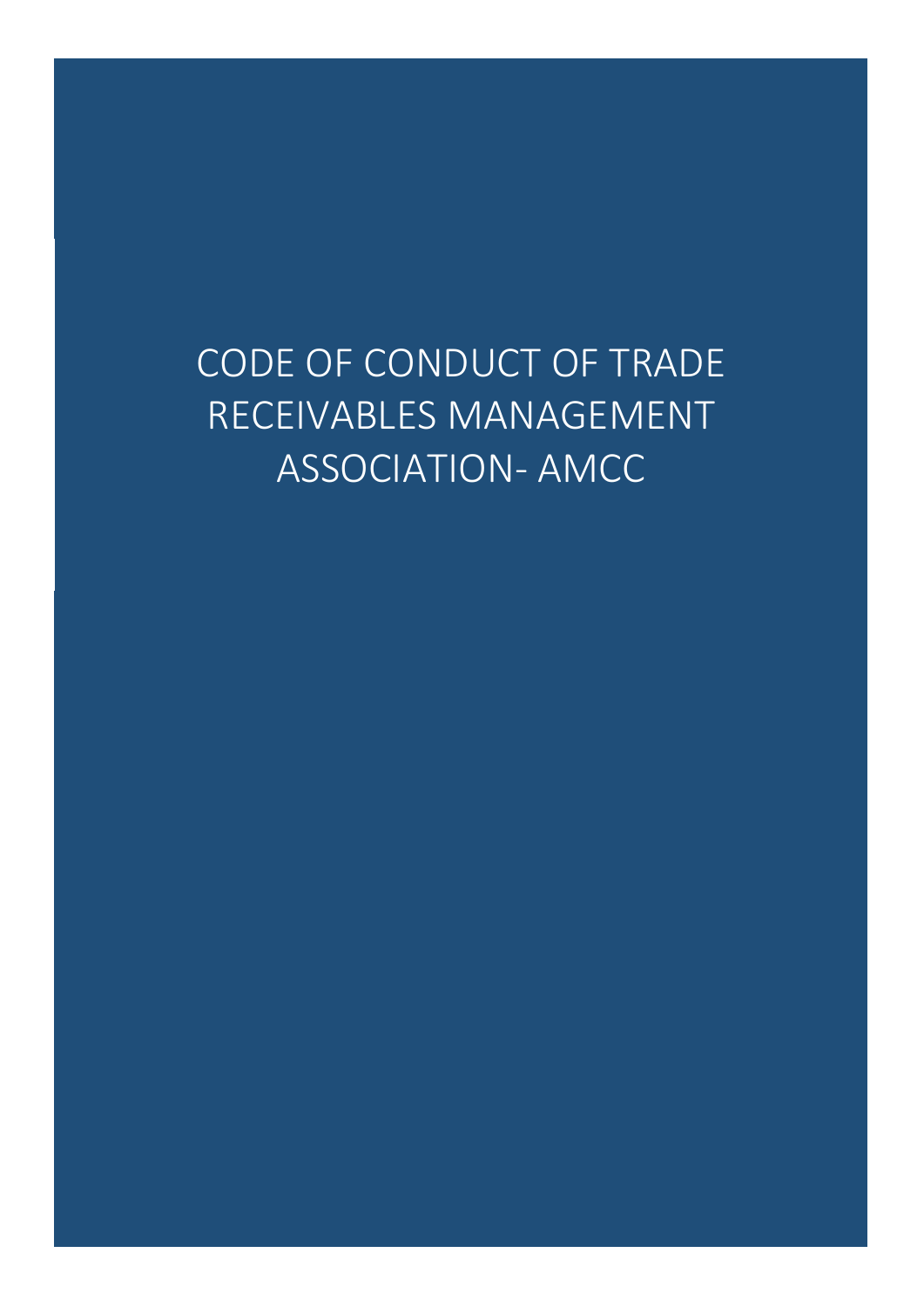

## Preamble:

AMCC mission stands for representing its members by various specific methods, nationally as well as internationally, and also to represent, promote, safeguard and ensure compliance of the trade receivables management activity in terms of collecting non-performing receivables and in terms of such receivables procurement, with the legal, regulatory and coduct norms unanimously accepted by the company; AMCC also undertakes the mission to ensure by its own members one fair treatment in line with the legal norms in force for those consumers who are insolvent, as well as to educate Romanian consumers in view of ensuring one efficient management of financial resources.

AMCC shall conduct its business by co-opting other legal entities involved in the receivables management business and carrying out activities that are part of such receivables management field, so as to become a renowned leader of this type of business. AMCC goal is to set up high quality and legal compliance standards in the receivables collection and procurement field, to support and educate consumers regarding the reasonable loan, consumption and debts management practices, to recommend various trade methods for duly securing and guaranteeing the receivables, as well as some adequate methods for the legal entities solvency assessment.

AMCC shall also be able to provide consulting services to its members as well as to consumers, upon the latter's due request to this end, in terms of the legal and accurate methods and the latter's consequences, in view of collecting trade receivables and the trade receivables – specific business, as part of its management business.

All AMCC activities shall be carried out in compliance with the Romanian law in force, as well as with the provisions of the present Code and of FENCA Code of Conduct.

# **Chapter I**

#### **Art. 1 General principles**

- (1) Accuracy and transparency principle The association members shall conduct receivables collection and procurement activities in an honest, accurate, transparent and professional manner, while being constantly concerned with complying with consumers' rights and interests and with the effective legal provisions in force.
- (2) Compliance principle the Association shall hereby undertake to act while complying with the legal provisions in force, with professional ethics, as well as with the highest standards in the field.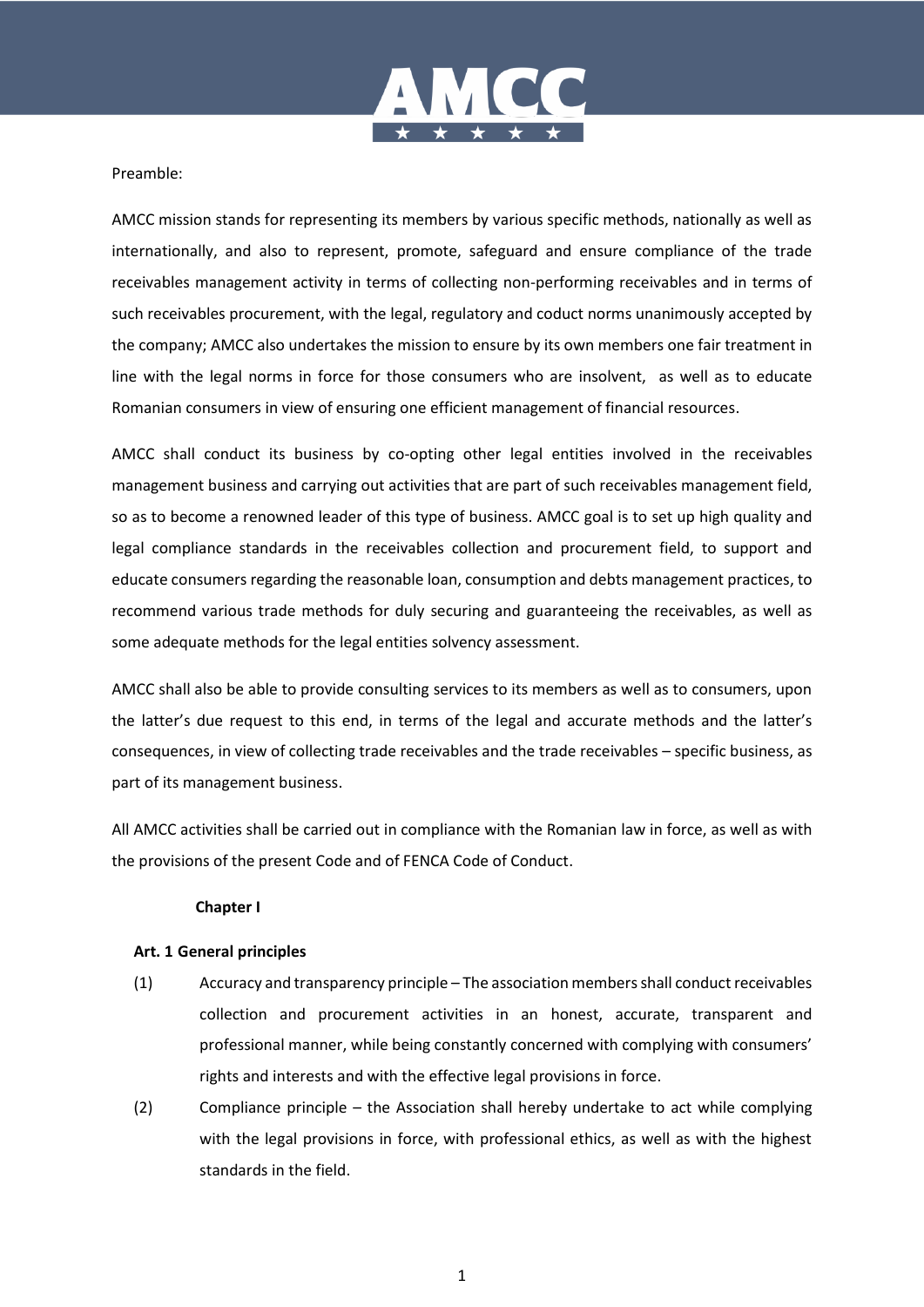# MCC ★ ★ ★ ★ ★ |

- (3) Accurate information principle Within the process of conducting the activity carried out by the association members, the latter shall fully and accurately inform the consumer on a free of charge basis, on any and all legal, contractual information or on any such information regarding the material situation in fact. The Association members' activity shall also consider that information regarding the specific consumer's status and any specific requirement brought up by the latter, as well as the reasonable premises regarding the consumer status – specific risks.
- (4) Business launching the receivables collection agencies shall fulfill one vital function, supporting the national economy by collecting some significant amounts of money regarding those receivables having failed to be reimbursed, of the clients in the bank sector, or as related to the contractual relations whose consequence has been represented by debts in terms of clients in the trade field. Otherwise, the said amounts would fail to be recovered.

## **Art. 2 Definitions**

Subject to their use within the present Code of Conduct, the following terms and phrases shall have the following meanings:

- (1) Receivables collection activities such deeds carried out under the law, so as to ensure the payment of due debts by the debtors, either natural persons or legal entities.
- (2) Receivables collection agent any employee, agent or other distinct natural person, conducting receivables collection activities, as duly authorized and licensed by the receivables collection company.
- (3) Assignor Any creditor transferring its right of receivable to any natural person or legal entity duly appointed as assignee, by virtue of one receivable assignment agreement.
- (4) Assignee Any individual acquiring from the assignor the due capacity of a creditor in a pre-existing legally binding relation, by means of a receivable assignment act.
- (5) Assignment The receivable assignment stands for the convention by which an assignor – creditor shall transfer to the relevant assignee any given receivable against any third party (art. 1566 of the New Civil Code).
- (6) Receivables The creditor's due right to ask the consumer to fulfill his obligation to give a specific amount of money.
- (7) Creditor the natural person or legal entity holding in patrimony any due receivable against the consumer.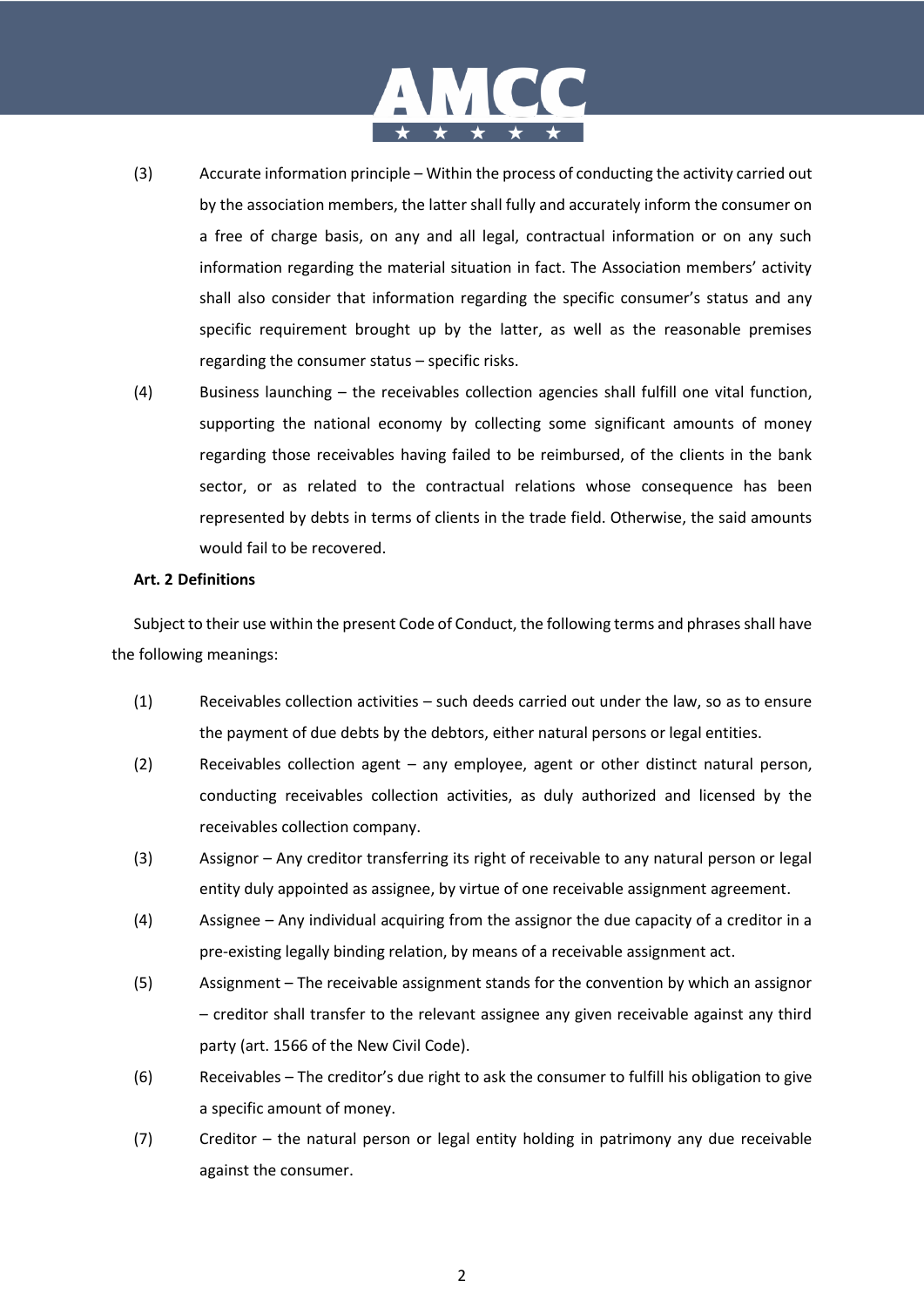

- (8) Consumer any natural person or group of such natural persons established under the form of associations, acting for purposes outside the latter's trade, industrial or manufacturing business, either self-established or liberal.
- (9) Entity conducting the receivables recovery business any legal entity, other than the initial creditor, conducting the receivable recovery business, as well as the business of collecting receivables from natural person or legal entity debtors, which activities are carried out on its own behalf or on behalf of the latter's clients.
- (10) Debt the amount owed to any creditor, whether a natural person or a legal entity.
- (11) Debtor any consumer having the due obligation to give an amount of money, or to perform any service to another legal entity or natural person holding the capacity of a creditor.
- (12) Principal any individual who, by virtue of a specific mandate agreement, shall grant due power of attorney to the agent in view of conducting various deeds on his own behalf and account.
- (13) Agent any individual who, by virtue of a specific mandate agreement, shall get due power of attorney and shall duly undertake to do something, on the agent's behalf and account.
- (14) Contracting party this concept generically appoints the natural person or legal entity concluding any agreement on its own behalf.
- (15) Operating staff the employees or collaborators of any entity recovering due receivables, including any collecting agents, who literally handle the receivables recovery process.

#### **Art. 3 Consumer communication principles**

- (1) Any entity conducting the receivables recovery business shall conduct its activities while maintaining constant contact with the relevant consumer, acting under the law, duly abiding by the legal consumer's rights and by the professional ethics principles.
- (2) Any entity conducting the receivables recovery business shall duly abide by at least the following general principles, while communicating with the consumer, namely:
	- a) No use of any techniques likely to harass or abuse any individual for receivables recovery purposes;
	- b) No use of any threats or other aggressive techniques, in view of bringing any physical or psychological prejudices to the consumer or to any of the latter's relatives, or as aimed at disparaging the latter's reputation or property;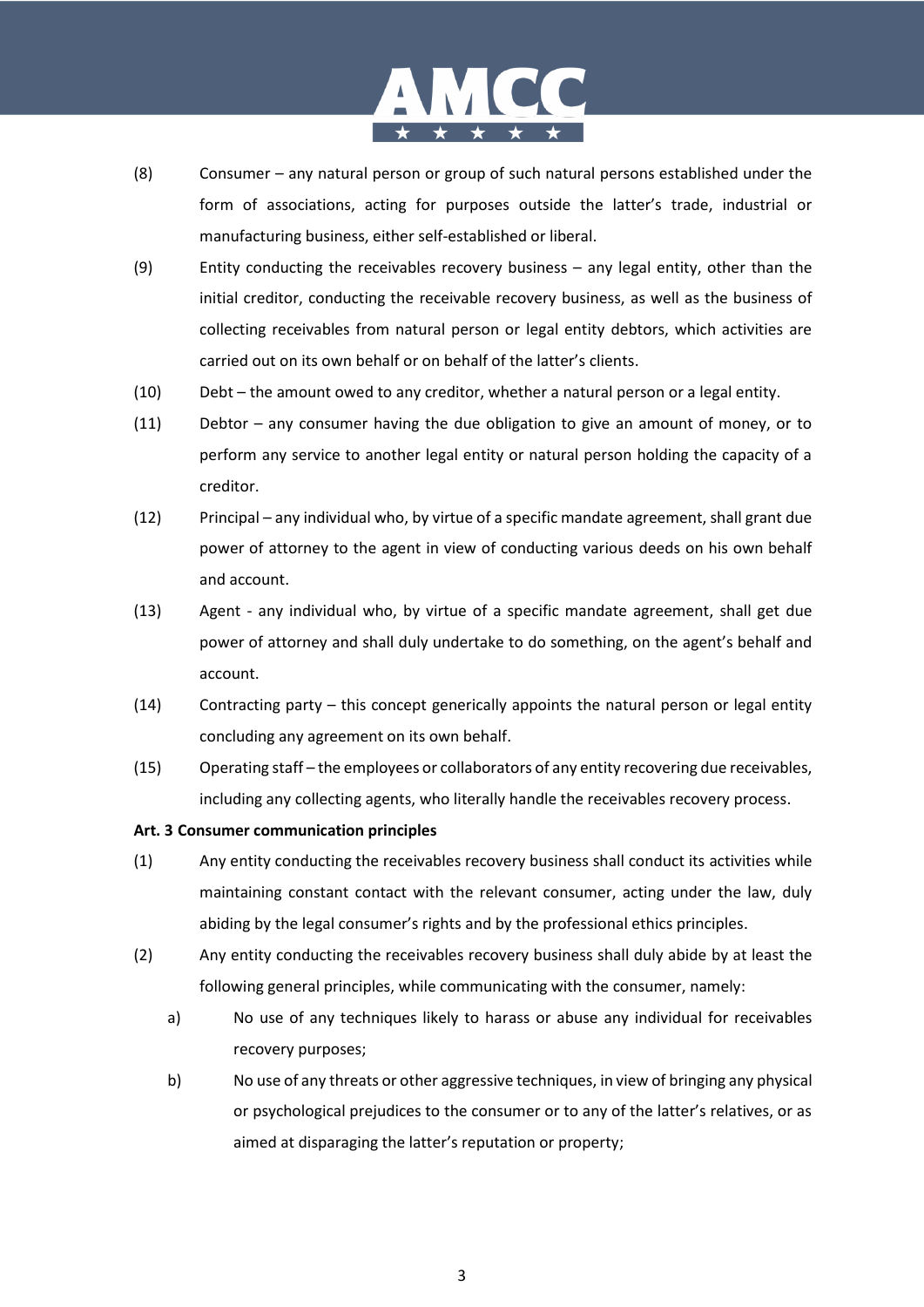# MCC ★ ★ ★ ★ ★ |

- c) No contacting of the consumer, within the process of recovering any receivable deriving out of any loan agreement, at the latter's job place, namely no contacting of the consumer's employer, unless one has initiated the legal action in court against the latter in due compliance with the legal dispositions in force;
- d) No contacting within the process of recovering any receivable deriving out of any loan agreement of any other individual but the consumer, the latter's legal successors, attorney in fact or in law, or the lender, or the lender's attorney at law or in fact.

# **Art. 4 Identifying consumers' contact details**

- (1) Within the process of duly identifying consumers' contact details, one shall use its best efforts so as to ensure the acquired data and information are accurate.
- (2) Members shall ensure that any and all practices used within the identification process are transparent and compliant with the legal specific regulations prior to initiating any collecting activities.
- (3) One shall take the duly required and reasonable actions so as to ensure that the identified contact details belong to the consumer or that the same are duly related to the latter.
- (4) One shall try to check the details acquired from the Assignor / Principal regarding the latter's debtors by using one or several information sources, which might include any public and reliable databases or any home visits.
- (5) If the contact details prove to be inaccurate, one shall duly update any and all records subject to the new information acquired from institutions and / or authorities.

# **Art. 5 Correspondence**

- (1) Any correspondence sent to any given consumer shall be forwarded at the latter's residence and / or domicile address, and / or eventually at any of the latter's correspondence address, if known (as the same has been supplied by the consumer, or as identified in the public or organized databases under the law), in one sealed envelope, with no signs or writing on it that would indicate the fact that such letter refers to the addressee's debt.
- (2) The above described restriction regarding the writings on the envelope, shall not apply to the sign, mark or graphic signs for the due identification of the entity conducting the receivables recovery business.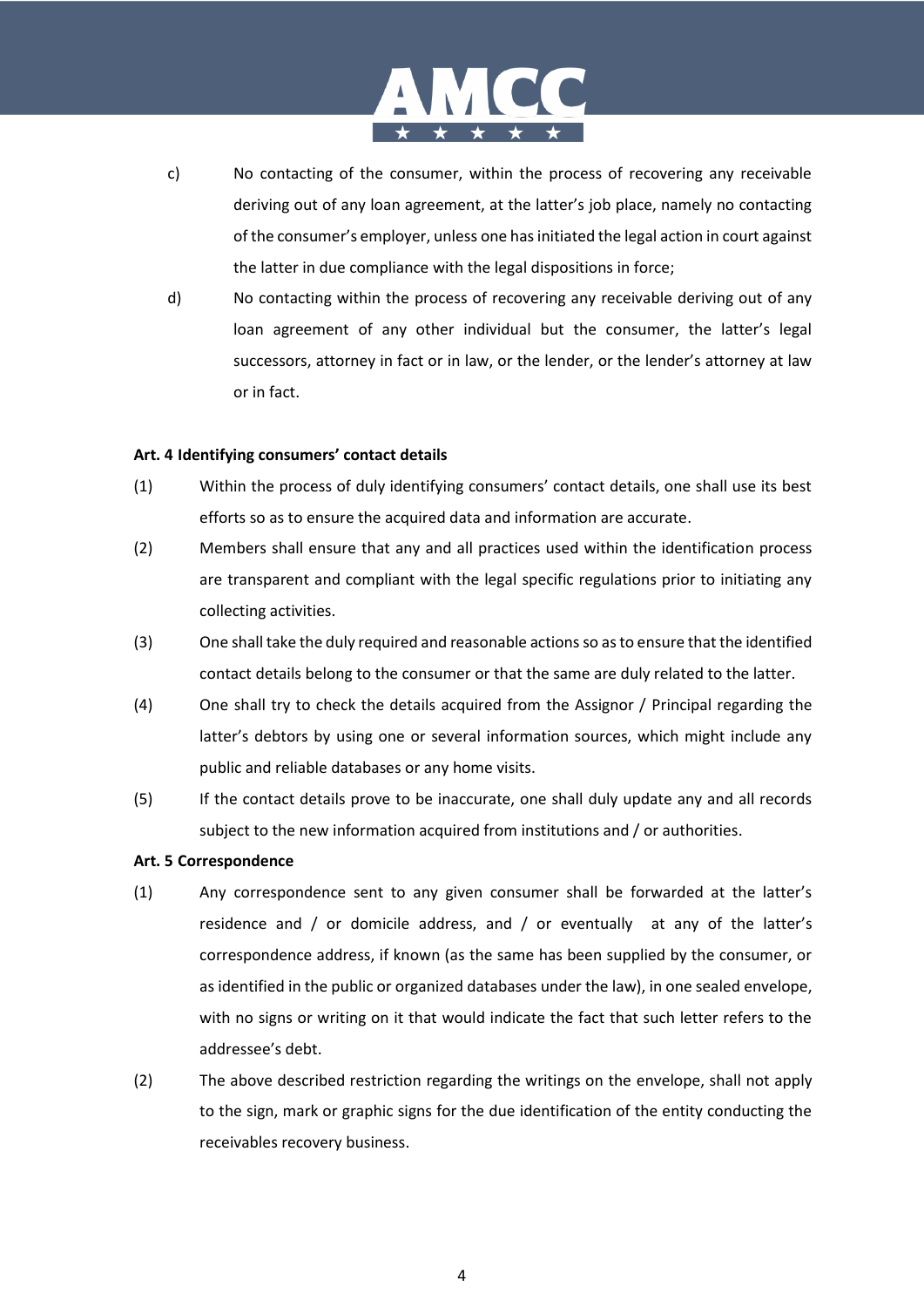

- (3) The first letter by which a consumer is summoned to make the due payment shall include a description of such debt (with the indication of any of the following information, provided on its availability: the agreement whose consequence the debt is; the initial creditor and the assignee, depending upon case, the receivable – related accessories), unless the legal provisions require the due communication of other further types of such information. The subsequent summoning letters shall only include that information that is required for the purpose of identifying the case file and the latter's stage, as well as the due updated amount of such debt.
- (4) In the event of any assignment of the receivables deriving from any loans contracted by consumers, the notice on the receivable assignment shall be forwarded with the due contents stipulated by the law and within the legal deadlines.

#### **Art. 6 Phone conversations**

- (1) Phone calls shall be made in due compliance with the legal provisions in force.
- (2) If possible, one shall comply with the consumer's requirements regarding any appointment of such phone calls or collecting visits, at any other times than as stipulated by the due legislation in force, save for the cases when the consumer's intent is that of avoiding any contact / conversation.
- (3) Conversations should take place in a polite manner, ensuring the safeguarding and lack of disclosure to third parties of any information on the consumer's payment obligations and the latter's personal details. When initiating a conversation, the collecting agent shall introduce himself, telling the name of the entity conducting the receivables recovery business that he represents, as well as the name of the due creditor on whose behalf he acts. In the case of those mandates with no representation purposes where one has agreed upon such method with the creditor, the collecting agent may introduce himself as acting directly on the creditor's behalf.
- (4) While having such conversation, the collecting agent shall explain the reason why he's having such conversation with the consumer, and he shall duly clarify any of the latter's concerns or reasonable questions.
- (5) While conducting such conversation, the collecting agent should establish the consumer's personal and financial standing, and he should gather the information which would enable him to make a decision as to the completion of such collection and on any subsequent collecting procedure.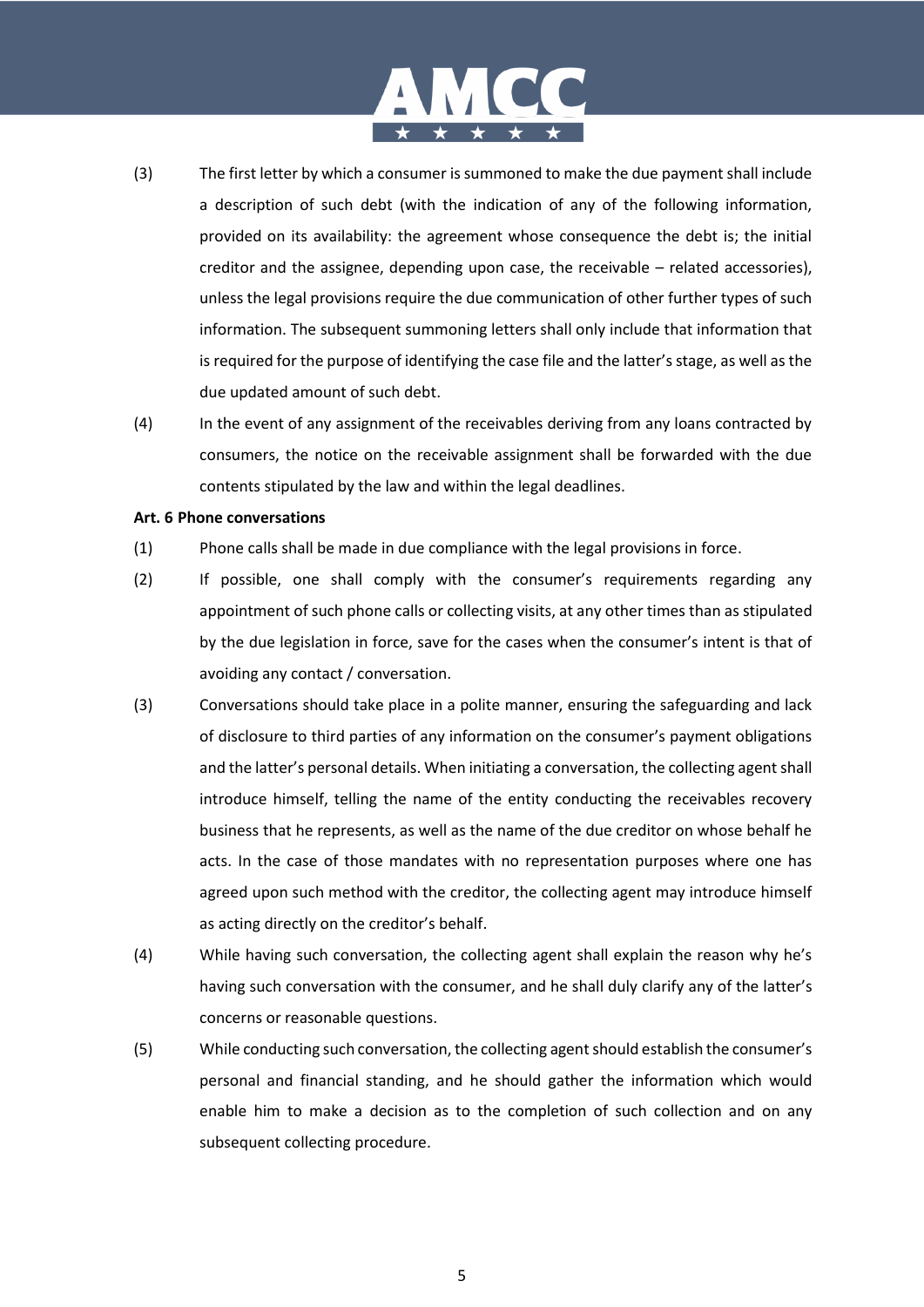# MCC ★ ★ ★ ★ ★ |

- (6) The frequency of such phone call conversations with the consumer should not stand for a disturbing factor nor should it take the form of any harassment. The maximum number of phone calls should be 2 such phone calls per consumer contact week, unless there occurs any active negotiation with the consumer and save for those events when the consumer asks for his being called at different times.
- (7) Contacting the consumers over the phone may be carried out in-between 8:00 a.m. and 9:00 p.m. By way of exception, contacting those consumers having debts deriving from loans, may be exclusively done in – between 09:00 a.m. and 8:00 p.m.

## **Art. 7 Collecting receivables in the field**

- (1) Field collecting agents may pay consumers a visit at the right time, namely in-between 8:00 a.m. and 9:00 p.m. at the address duly mentioned, so as not to disturb the latter in any way, save for the cases when the consumer asks for his being contacted at distinct times. By way of exception, visits to those consumers holding debts deriving from loan agreements may be exclusively done within the time range 09:00 a.m. and 8:00 p.m.
- (2) Field collecting agents shall be properly dressed in line with the activity they carry out.
- (3) While conducting the activities relating to the collection of receivables and talking to consumers, field collecting agents shall always show their identity deed and the due power of attorney issued by the entity conducting the receivables recovery business, based upon the authorizations expressly issued by the contracting party to such end; the receivables collecting agents shall also show the debt acknowledgement deed duly signed by the consumer (if any), the power of attorney for the due collection of such receivables and a due request for payment having been previously sent to the consumer.
- (4) If there are any other individuals than the consumer attending the receivables collection activities, and the consumer wishes for the agent to be discreet about it, any such request may be met, unless after due assessment of circumstances, one finds that the consumer is trying to mislead the agent or to avoid any conversation with him.
- (5) Any debates regarding the collection of receivables shall be held in a duly polite manner.
- (6) While having such debates, the field collecting agents shall explain to the consumer the purpose of their conversation and they shall clarify any eventual unclear matters or questions he may have regarding the debt.
- (7) While conducting such visit for collection purposes, the field collecting agents may act within the scope of the purpose of the authorizations they hold. If the debt shall be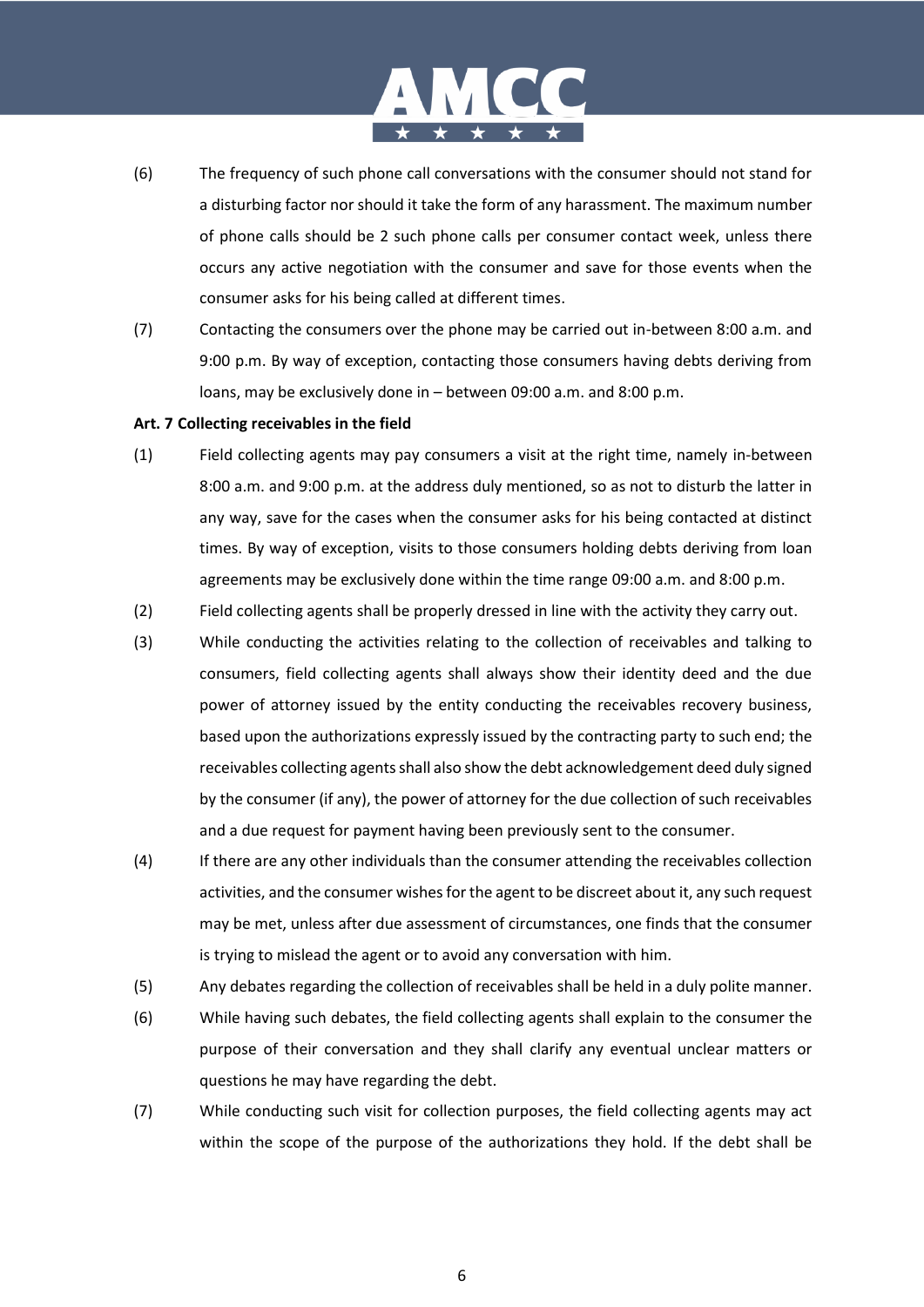

recovered in cash, the agent is to issue a receipt for such cash, which shall bear the due stamp of the entity conducting the receivables recovery business.

(8) If the consumer may wish to get information on the present Code of Conduct, the field collecting agents shall provide him with one free of charge copy of the same.

## **Art. 8. Collecting receivables having been assigned under enforcement procedures**

- (1) Collecting those receivables having been assigned under enforcement procedures shall be carried out in compliance with the Civil Procedure Code provisions and with the other legal applicable dispositions, as effective.
- (2) In the case of any enforceable titles regarding such receivables whose amount does not go beyond 30.000 lei, the sale under enforcement procedure of the immovable asset holding the destination of a debtor's dwelling may only be done if one meets one of the following conditions, namely:
	- a) The consumer has no other immovable assets that can be pursued or if he has such immovable assets that can be pursued, the same may not be capitalized, and the insolvent consumer fails to take any actions so as to amicably settle his debt.
	- b) The insolvent consumer has another dwelling and takes no action whatsoever so as to amicably settle his debt;
- (3) In order to avoid any doubt whatsoever one shall deem as such insolvent consumer taking no action to amicably settle its debt, the case when the latter on a cumulative basis:
	- a) Shall fail to enter any written payment engagement within 3 months as of the initiation of the enforcement procedure or, depending upon case, as of the becoming effective of the Code in updated version, despite of his having been informed to this end by the receivables collecting entity;
	- b) Any amounts deriving out of the enforcement procedure by any other forms or as a result of any attempt to amicably settle the debt payment issue shall be less than 5 % of the receivable amount, within 90 days, as calculated from the due undertaking of the payment engagement under the enforcement procedure by means of a written payment engagement.
- (4) The provisions of point (3) shall not impede the receivables recovery entity to be active in terms of recovering such receivable by means of the other enforcement methods duly stipulated under the legal provisions in force.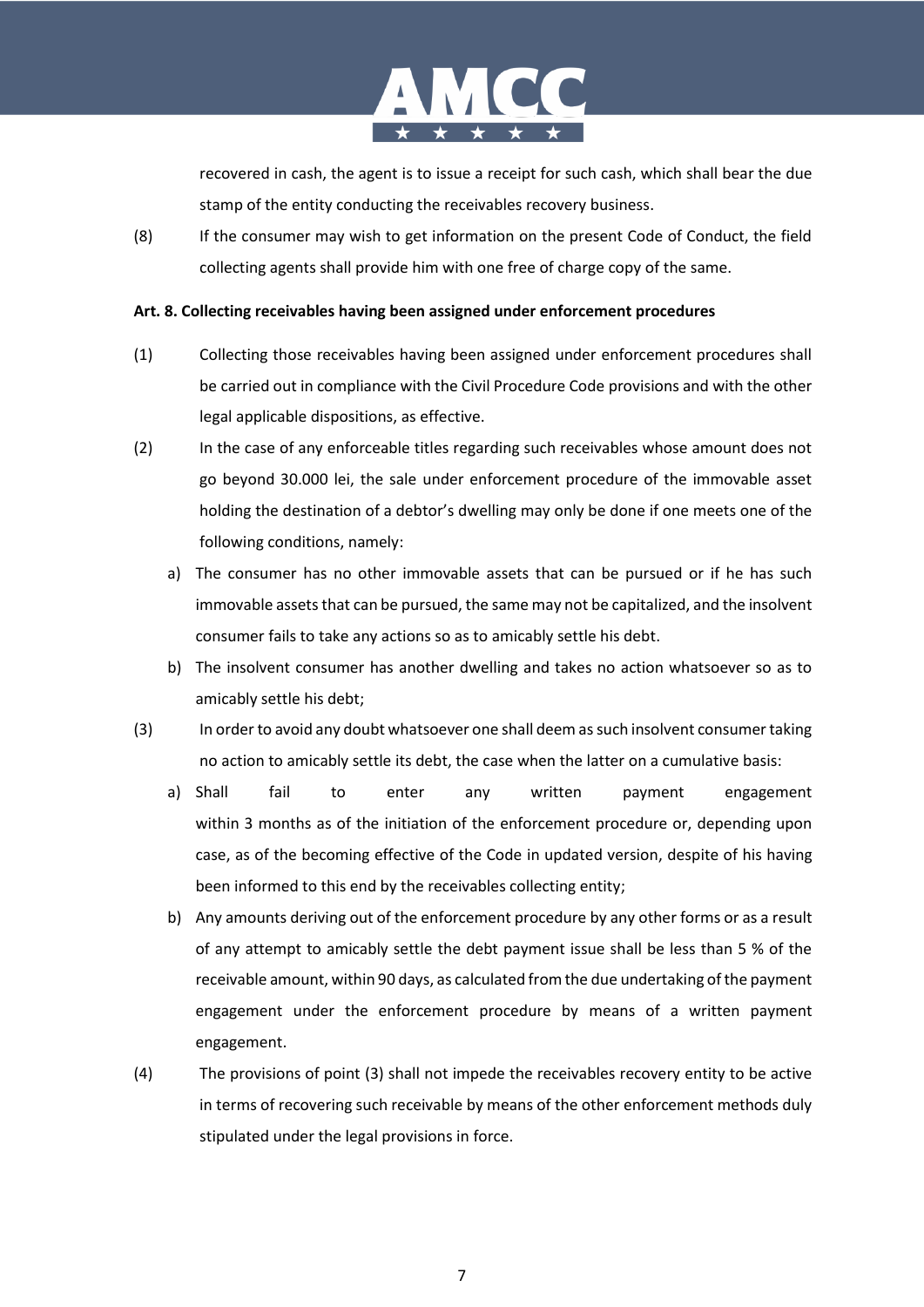

- (5) The duty as to bringing proof regarding the fulfillment of the conditions under point (2) shall belong to the insolvent consumer.
- (6) The above described provisions shall also apply to those cases pending enforcement upon the updated Code's becoming effective, with the amendments agreed upon by the Association members, yet where the immovable asset has not been adjudicated yet.
- (7) Each and every Association member shall be under the liberty to individually deal with the social cases and he shall have the freedom to apply more advantageous conditions to any given consumer, in due compliance with his own rules and procedures.
- (8) The present article provisions shall bear legal effects within 30 days as of the deed being adopted by the Association members.

## **Art. 8 Consumers' suggestions / complaints**

- (1) While making its first contact with the consumer, the receivables collecting company shall duly inform such consumer on the latter's rights and it shall supply such information upon each consumer's request to this end.
- (2) The entity conducting the receivables collecting business shall ensure the protection of any and all consumers' rights in due compliance with the legal norms in force.
- (3) The entity conducting the receivables collecting business shall have the duty to clarify together with the creditor or with the receivables assignor, subject to the agreement duly signed for the transfer of receivables, any and all consumer's complaints, while considering the current evolution and effects of such complaint, the provisions of the agreement concluded with the consumer and the regulations and agreements in force.
- (4) Any and all consumer's complaints shall be settled by the entity conducting the receivables collecting business within 30 days as of the due receipt of such complaints, unless the legal dispositions require a shorter term, subject to the nature of the relevant complaint.
- (5) If any such complaint fails to be settled within 30 days or within the deadline stipulated under the law, the entity conducting the receivables collecting business shall duly inform the consumer in writing on any grounds of such delay and they shall propose another distinct date for settling such complaint, which shall be settled within maximum 60 days as of receiving the initial complaint or, under the legal deadline, subject to the existing case.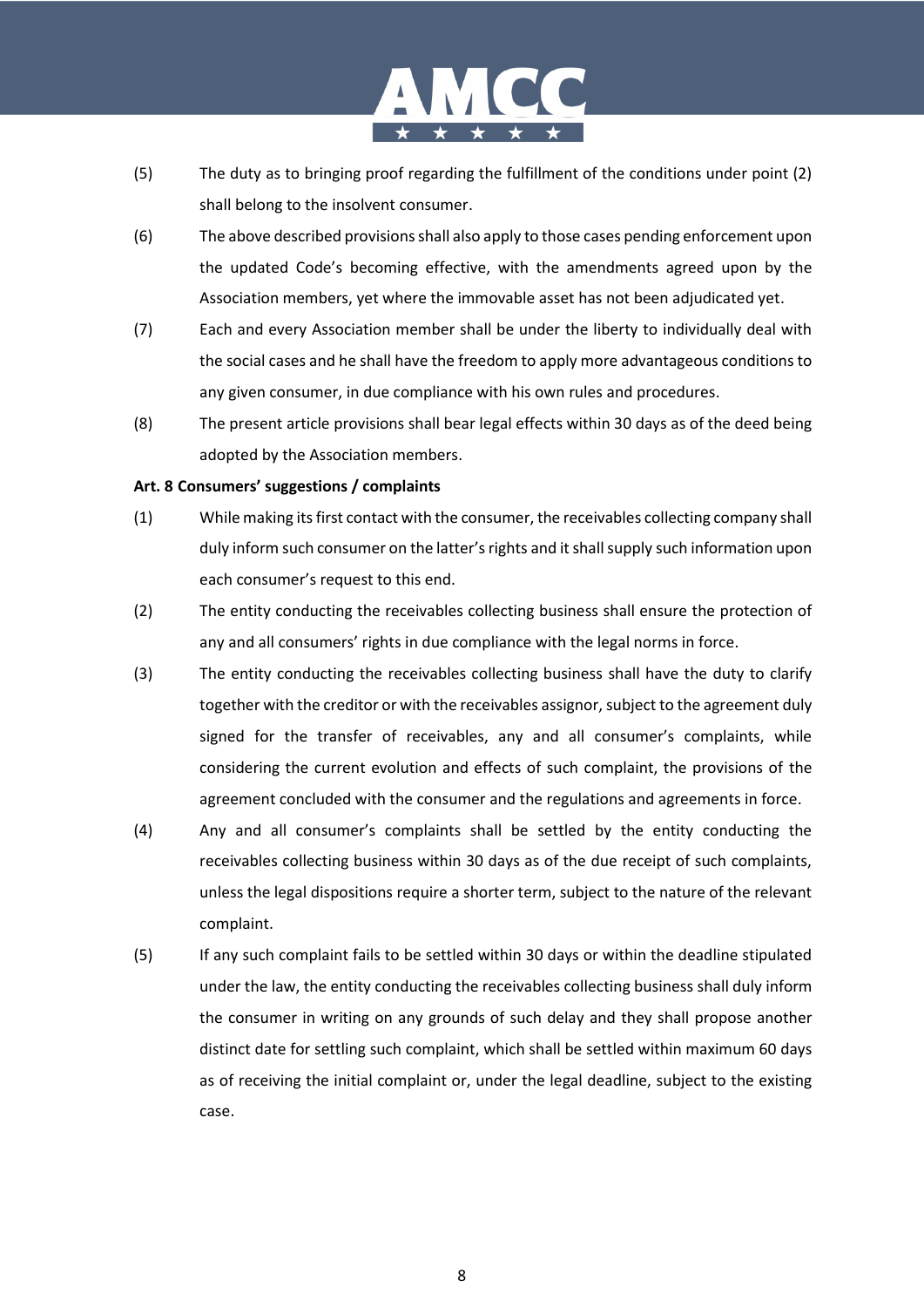

- (6) If the consumer's complaint or charges / claims shall be denied, the entity conducting the receivables recovery business shall forward a written reply to the consumer, where it shall mention the grounds for such denial, as well as any eventual subsequent actions.
- (7) If one deems that the consumer's complaint is fair and grounded, any deviations or irregularities shall be remedied and, where applicable, any subsequent collecting actions should be ceased.

## **Art. 9 Penalty interest, penalties and other accessories**

- (1) In case of receivable portfolios assigned to entities conducting the receviables recovery business, the latter may charge penalty interests, penalties and / or other accessories allowed under the due Romanian legislation in force.
- (2) In case of those receivable portfolios for which the entities conducting the receviables recovery business shall operate as agents for the latter's clients, the said penalty interest, penalties and / or accessories shall be applied in due compliance with the instructions received from the principal and subject to strictly complying with the law in force.

## **Chapter II**

# **Art. 10 Personal Data and Information Protection**

(1) Entities conducting the receivables recovery business shall be under the due obligation to protect the confidentiality and ensure the technical and legal support for any and all information acquired from the contracting parties, in terms of the negotiation, performance and running of the relevant Agreements. Entities should not use any such information for any other purposes but those they have been supplied for, or as per which the information has been made available, they shall not disclose or provide the same to any third parties whatsoever, unless any such disclosure is required for conducting the collecting activities, within the limits duly stipulated by the law (authorities, attorney's and legal consulting practices, courts of law, legal executors, etc.), or the consumer shall expressly ask for such fact.

(2) Entities conducting the receivables recovery business shall be under the duty to protect the confidentiality and ensure the full protection of the consumers' personal data, both such data that are supplied to them in terms of the transfer of receivables, and the details made available in view of providing the receivables recovery services, as per the legal provisions in force, namely the (EU) REGULATION 2016/679 OF THE EUROPEAN PARLIAMENT AND COUNCIL regarding the protection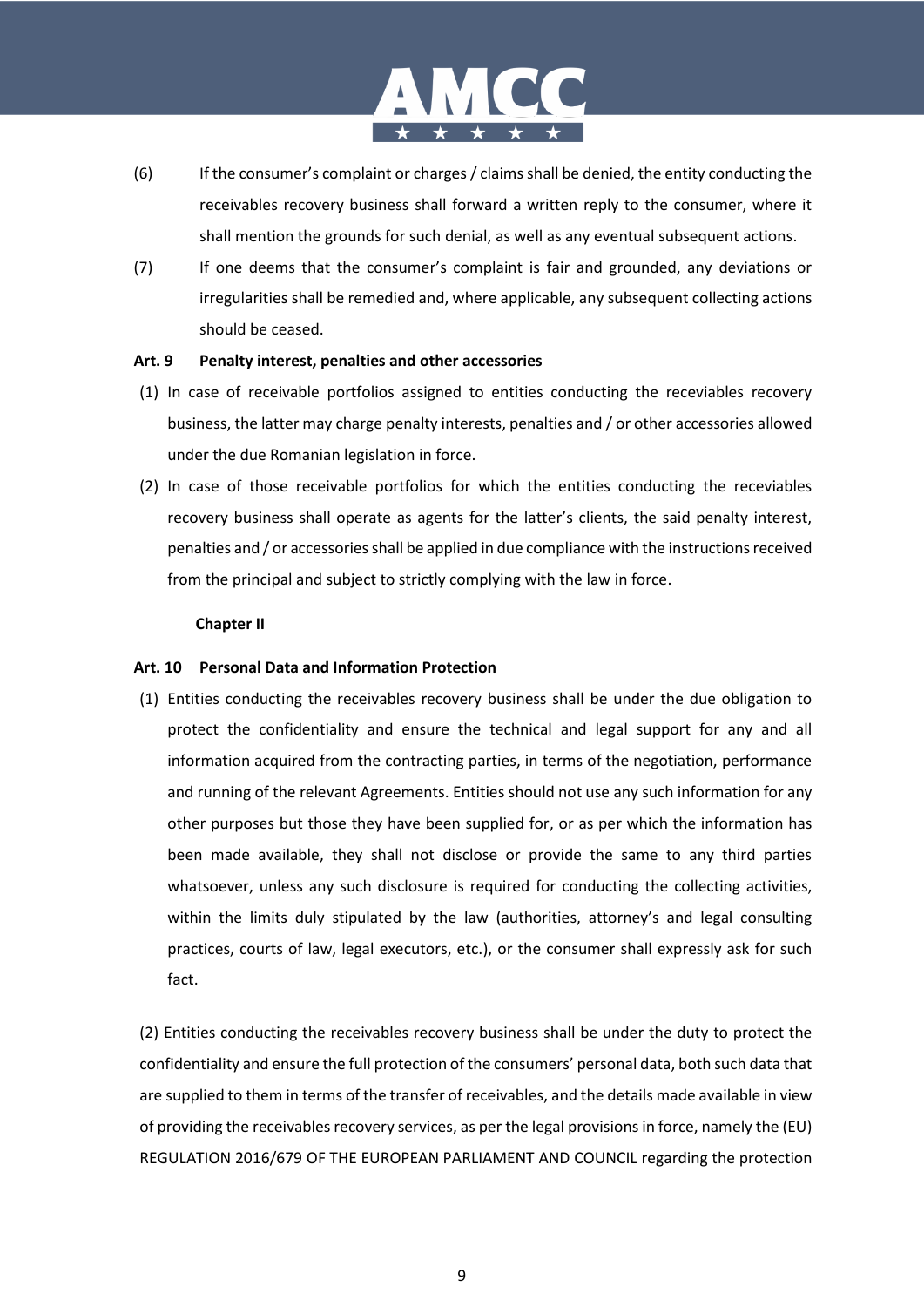

of natural persons, as related to the processing of the latter's personal data and the free traffic of any such data, and for the due abrogation of Directive 95/46/CE (General Data Protection Regulation), as well as any other national or European legislative norms in the field, which are to become effective within the process of running the relevant collecting business.

# **Chapter III**

# **Art. 11 Forbidden and unacceptable practices**

- (1) Within the process of conducting the receivables collecting business, entities carrying out such receivables recovery business and individuals acting on their behalf shall not make use of any methods that breach upon the law, professional ethics or rules of good conduct. The following shall be duly forbidden:
- a) Using force, threats by any inexistent sanctions or by any other sanctions that cannot stand for the consequence of the consumer's deeds / facts or of any other actions threatening to prejudice the consumer's dignity.
- b) Using any vulgar language or any other such terms likely to prejudice the consumer's dignity; using any impolite tone of voice.
- c) Using any other methods aimed at harassing the consumer.
- d) Disclosing any information on the debt and on the evolution of the receivables collecting activities to any unauthorized third parties.
- e) Submitting or using any documents or letters which would falsely suggest that the activities are carried out by a court of law, or by any other government institution, or using any characteristic information belonging to or being drawn up for any such institutions.
- f) Wilful direct supply of forged information on the debt, as well as of such information relating to the character, amount and legal status of such debt.
- g) Supplying any false information on the status, qualification, expertise and professional attributions of the collecting agent, including in particular any unauthorized actions, on behalf of another distinct receivables collection company or supplying any inaccurate information on the qualification and attributions relating to legal professions.
- h) Supplying any inaccurate information on the consequences of failing to reimburse the debt, among which any arrest or detention.
- i) Accepting money by the collecting agent from consumers, without the agent's issuing the due receipt to this end.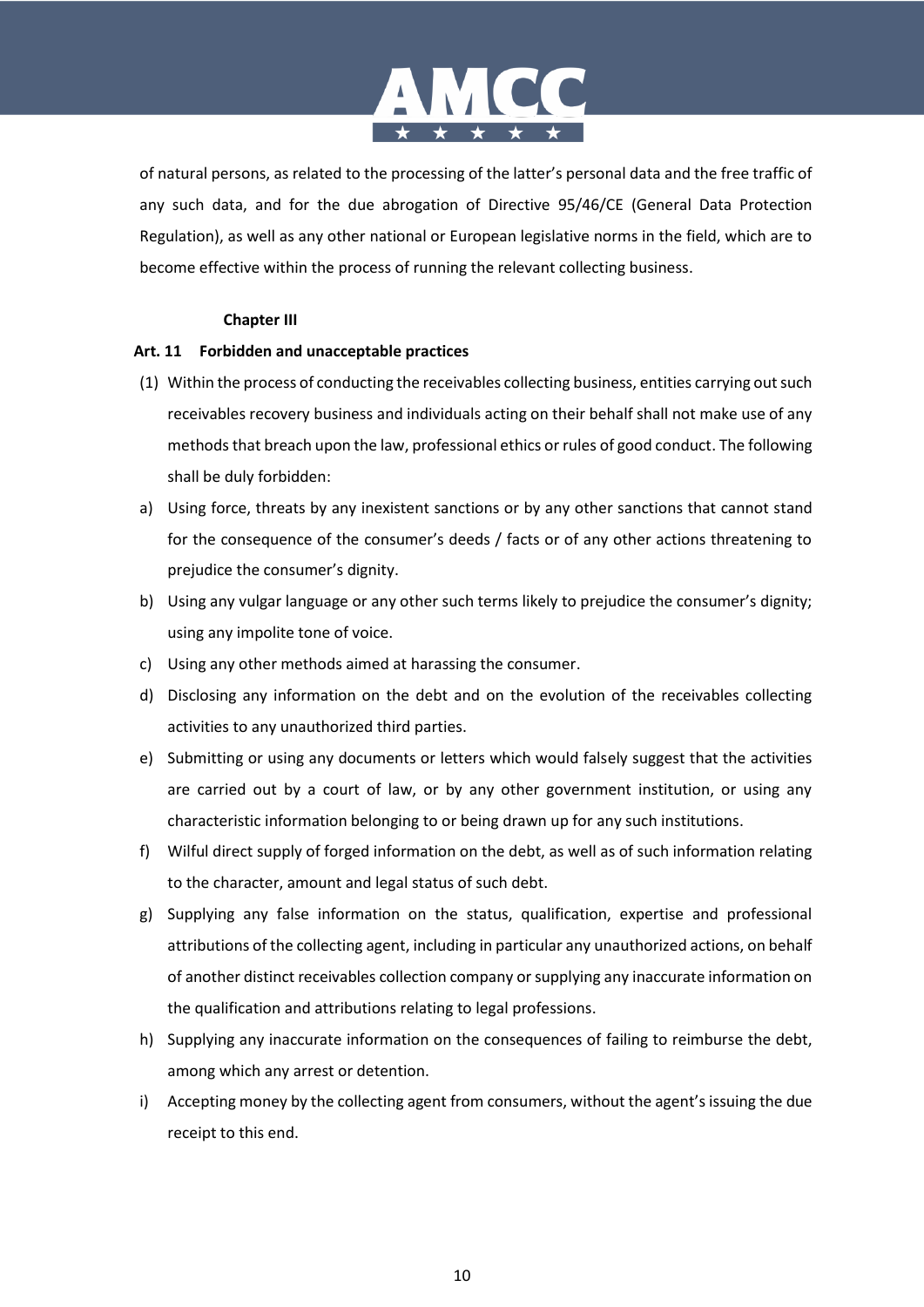

j) Direct or indirect procurement by any employee or natural person collaborator of the entity collecting such receivables, including by any of the latter's relatives or kinship up to the fourth rank included (for example purposes, without limitation to: husband / wife, children, parents, brothers / sisters, parents in law) and / or concubine, of the assets managed by the entity conducting the receivables recovery business where such employee or collaborator is hired, without any limitation to assigned receivables or real estate properties.

## **Chapter IV**

## **Art. 11 Obligation to register**

(1) Entities conducting the business relating to the recovery of receivables deriving from loan agreements granted by credit institutions or non-bank financial institutions, both in terms of the receivables recovery activities, and in terms of the portfolio procurement activities, shall be under the due obligation to register in the competent authorities' books, by following the procedure and the registration rules and for the due reporting purposes, as drawn up by the latter and stipulated under the law. No entity failing to comply with the present obligation may be AMCC member

#### **Chapter V**

#### **Art. 13 Final provisions**

- (1) Any and all present Code of Conduct provisions shall be duly adjusted with AMCC constitutive documents.
- (2) The present code is duly established so as to provide for one thorough and clear-cut understanding of the basic conduct expected from each entity conducting the receivables recovery business and that is one AMCC member and from the latter entity's employees as well.
- (3) The Code has not been drawn up as one synthesis of AMCC policies or as one set of rules for each and every single case that AMCC members may be dealing with. Accurate decisions and professional ethics may not be substituted.
- (4) Each member shall ensure that all its employees are aware of the norms and legal legislation in force that are incidental in terms of receivables collecting business, as well as of the basic principles included within the present Code of Conduct. Moreover, each member shall be fully accountable for its own staff's actions or omissions.
- (5) Each member shall be under the due obligation to use only such means that are permitted under the law while conducting the procedure relating to the due notification and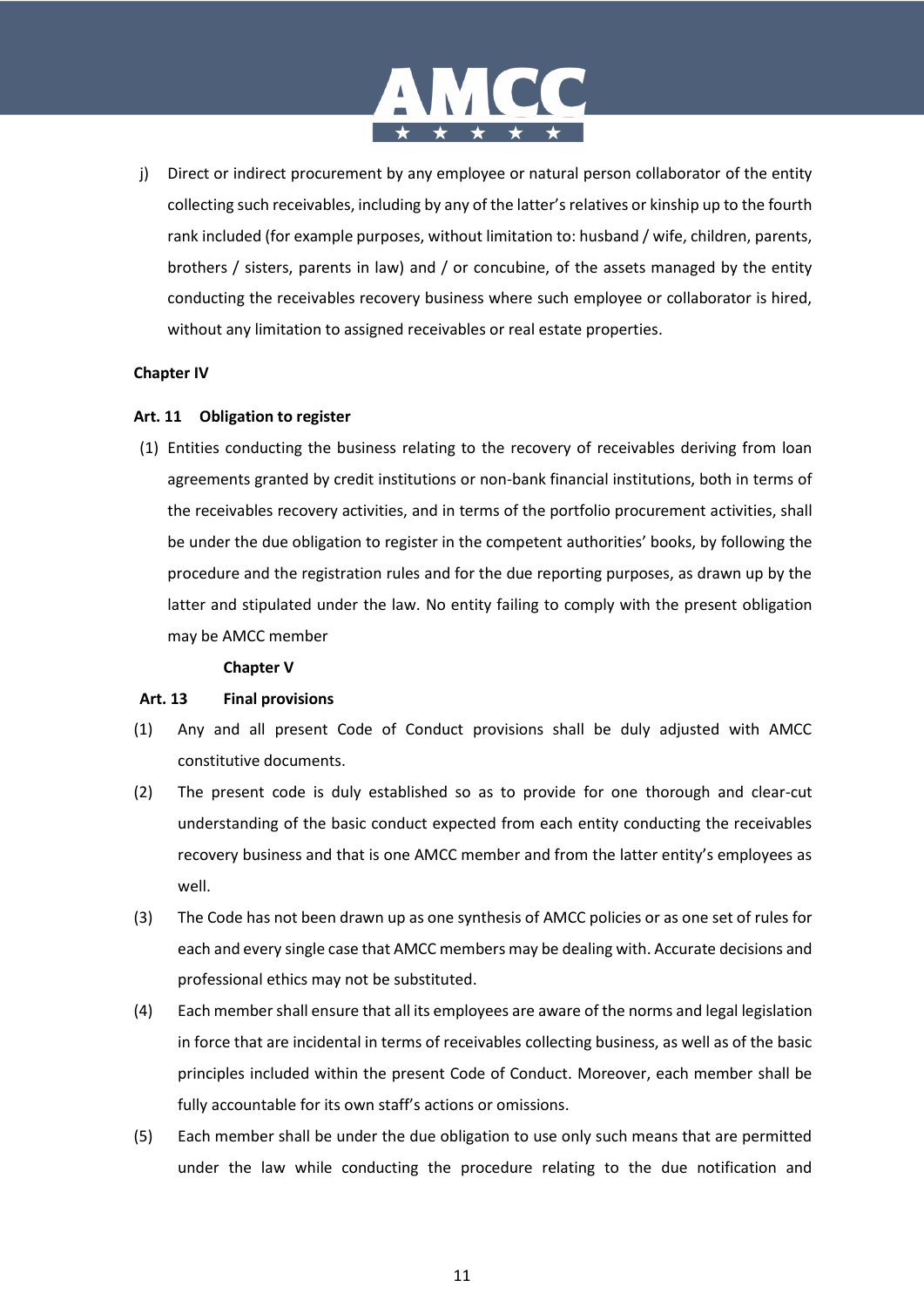

negotiation with the consumers and it shall show one such conduct that shall be compliant with and which shall match the due legislation in force and the relevant professional ethics.

- (6) Each member shall be under the obligation to use only such means that are permitted under the law within the process of conducting the procedure relating to the collection of receivables from legal entities and from the consumers of other goods and services than the ones under loan category, and it shall not show any conduct that is breaching upon the law in force and upon the due professional ethics.
- (7) Each member shall have defined its own policy in terms of approaching the cases which it may deem as social cases subject to its own criteria and it shall take any and all adequate measures in view of enforcing and complying with the same.
- (8) Members shall display one positive image of the entities conducting the receivables recovery business and of the latter's organization within the Association, whose goals and duties they shall duly promote.
- (9) Members shall not engage in any acts of corruption or in any other such activities leading to corruption and any conflict of interests, and they shall not use any unfair competition practices or any non-competition practices either.
- (10) Some entities conducting the receivables recovery business may find it useful or necessary to draw up some additional policies to the present Code provisions. Such action is allowed. However, any entity conducting the receivables recovery business and which holds the capacity of AMCC member shall not accept any practices contravening with thepresent Code of Conduct in force.
- (11) According to Art. 12 of AMCC Bylaws, AMCC Association members may be sanctioned at a disciplinary level provided they fail to abide by the obligations written down in such Bylaws, or as established by the General Meeting or by the Board of Directors.
- (12) Professional standards regarding the conducting of trade receivables management business shall stand for cumulative and binding requirements for the entire length of AMCC membership.

#### **Chapter VI**

# **Art. 14 FENCA General Provisions**

- (1) National associations and the latter's members shall have the following obligations:
- a) Operating under the laws and regulations in the countries they conduct their business activity in.
- b) Abiding by any and all European and national laws on data protection.